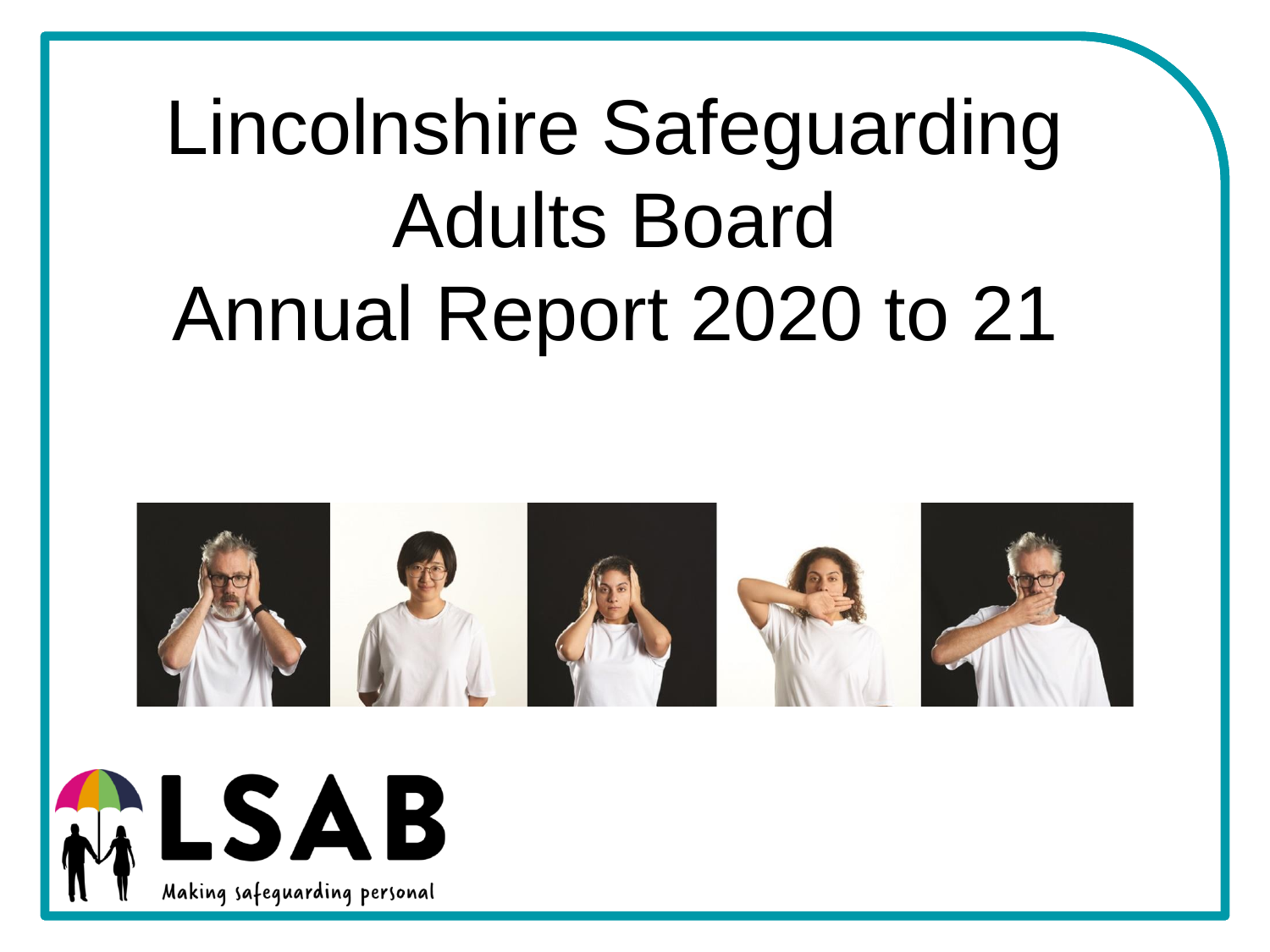### Foreword - Independent Chair

The challenges faced by both our communities and professionals alike has been immense over the past year and no-one has escaped the impact of the COVID pandemic. It is therefore particularly important that the safeguarding of adults with care and support needs is, and has been, kept at the forefront of our partners service provision.

There have been many changes to how services have been delivered to some of the most vulnerable in our community and with imposed restrictions upon people, exacerbating inequalities and isolation. However there have also been some positive outcomes in terms of new skills being learned and new methods of communication and connection between individuals and organisations.

The dedication of all our partners, voluntary sector and communities has been outstanding and I would personally like to thank them for their incredible efforts over this time.

LSAB has continued to function effectively and whilst some of our priorities have been delayed slightly, as I complete the annual report, all key priorities are being developed and there has been significant success in delivering the Team Around the Adult model of early intervention.

During the first wave of the pandemic our board collaborated with the Lincolnshire Safeguarding Children's Partnership (LSCP) and Safer Lincolnshire Partnership (SLP) to identify where there may be key risks and issues relating to adult safeguarding and linked in with the Local Resilience Forum to ensure the focus upon safeguarding was not lost. The Executive Group of LSAB met every two weeks and outside of this I have kept in contact with many other partners to ensure they were supported.



Whilst this report does reflect a challenging year for the board, I am happy to report that there has been significant progress in relation to the completion of the overall prevention strategy and also a great deal of success in delivering Team Around the Adult. This project aims to support individuals with complex needs who do not require statutory intervention. The recruitment of two coordinators has been key to its success and there is now a desire to expand the criteria to provide early help to a wider range of people. I am extremely grateful to all the district councils within Lincolnshire who have embraced this model of working and supported it through their vulnerable adult panels.

The board has also published a safeguarding adults review into the treatment of inpatients resident at Long Leys Court, Lincoln and recommendations from that review are being addressed and monitored through the board process.

Moving forward into next year LSAB is currently working closely with LSCP. SLP and the new Domestic Abuse Advisory Board to develop some shared priorities that we can focus on collectively to make a significant impact on the lives of some of our most vulnerable people in the community recognising that many people experience multiple and complex issues.

We have developed our assurance processes significantly too and are committed to being learning organisations particularly learning from the impact of COVID over the last year.

Finally, I would like to thank all of the partners that make up our board for their continued support this year and to also recognise the key roles that our board officers play in ensuring safeguarding does remain at the forefront of business and is "everyone's responsibility".

**Heather Roach, Independent Chair - LSAB**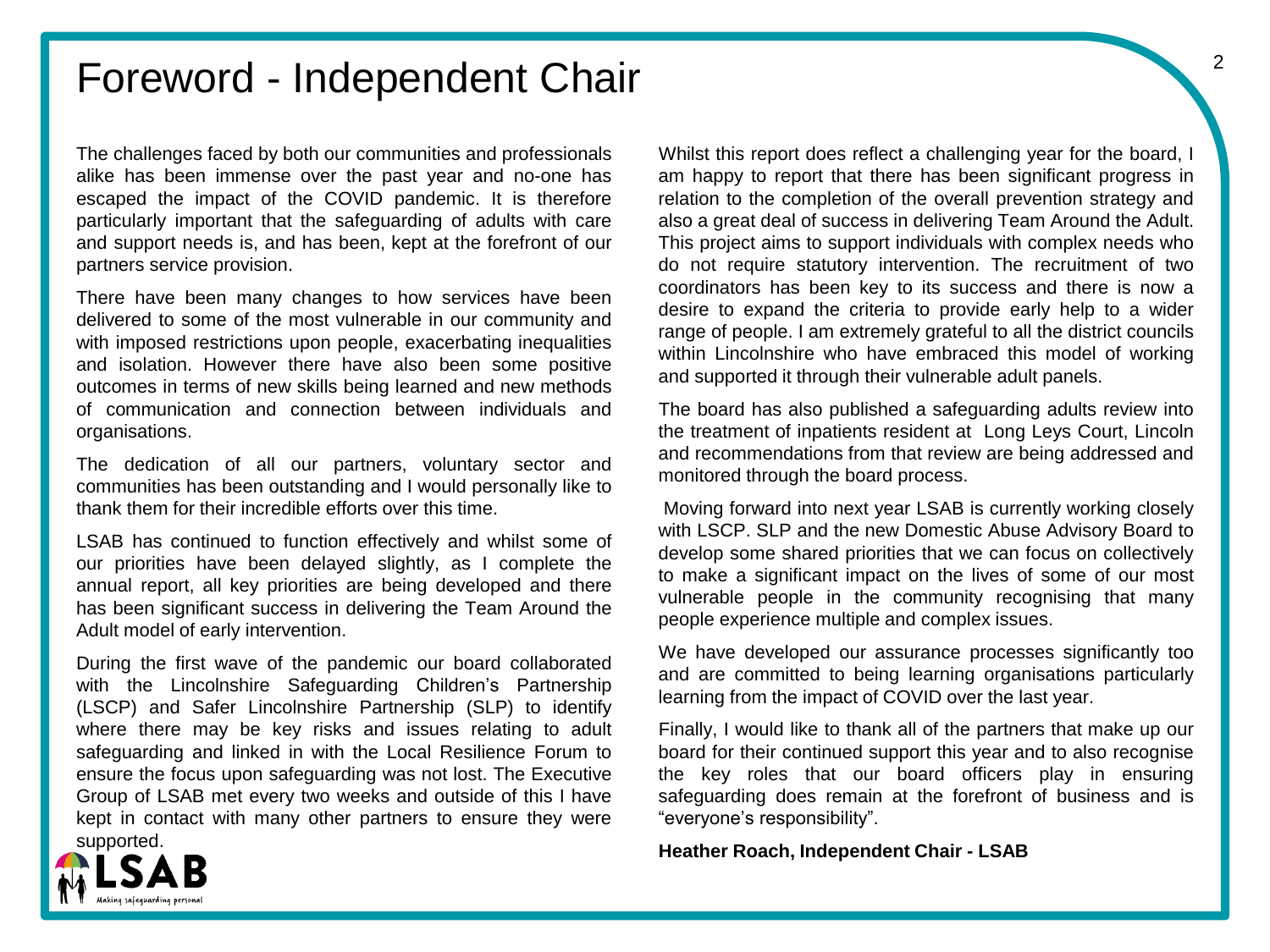### Lincolnshire Safeguarding Adults Board - LSAB

The Lincolnshire Safeguarding Adults Board (LSAB) serves the County of Lincolnshire. The LSAB became a statutory body on the 1<sup>st</sup> of April 2015 as result of the Care Act 2014.

The Act requires that the SAB must lead adult safeguarding arrangements across its locality and oversee and coordinate the effectiveness of the safeguarding work of its member and partner agencies.

It requires the LSAB to develop and actively promote a culture with its members, partners and the local community that recognises the values and principles contained in 'Making Safeguarding Personal'. It should also concern itself with a range of issues which can contribute to the wellbeing of its community and to the prevention of abuse and neglect, such as:

- Safety of people who use services in local health settings, including mental health;
- Safety of adults with care and support needs living in the community, in social housing and in care homes;
- Effective interventions with adults who self-neglect, for whatever reason;
- Quality of local care and support services;
- Effectiveness of prisons in safeguarding offenders;
- Making connections between adult safeguarding and domestic abuse.

Safeguarding Adults Boards have three core duties. They must:-

- 1. Develop and publish a strategic plan setting out how they will meet their objectives and how their member and partner agencies will contribute;
- 2. Publish an annual report detailing how effective their work has been;
- 3. Commission Safeguarding Adults Reviews (SARs) for any cases which meet the criteria for these.

LSAB is a partnership body and has over 20 partner agencies as members. The Board sets direction and priorities, develops partnership working and holds partner agencies to account for the effective delivery of safeguarding arrangements across the County. The core partners are Lincolnshire County Council, the Clinical Commissioning Group in Lincolnshire and Lincolnshire Police.

A number of Boards and sub-groups ran throughout the year looking at Strategic and Operational areas of safeguarding as well as specific issues such as Safeguarding Adult Reviews.

Locally, the Board has close working relationships with: Public Protection Board – a strategic coordinating group; Lincolnshire Safeguarding Children Partnership; and the Safer Lincolnshire Partnership.

Regionally and nationally the Board has strong working arrangements with the East Midlands Safeguarding Adults Network, the East Midlands Safeguarding Adults Board [SAB] Chairs Network and the National SAB Chairs Network.



3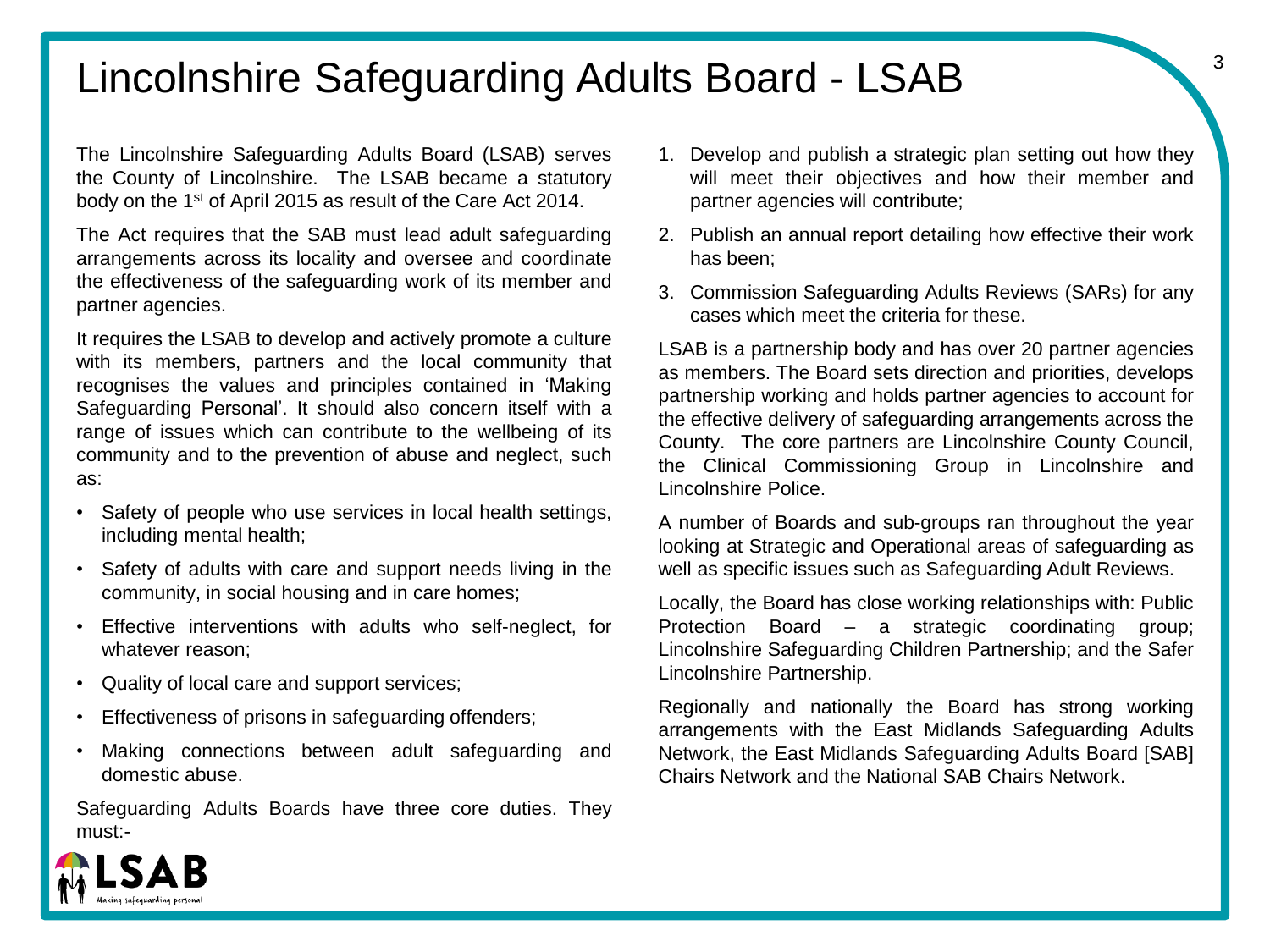

Ninety five percent of the Lincolnshire land is classifies as rural and forty eight percent of the population live in rural locations

The population of Lincolnshire stand currently at approximately seven hundred and thirty six thousand six hundred and sixty five people, split between forty nine percent male and fifty one percent female.

The proportion of residents aged sixty five and over is five percent higher than the England and Wales average and by the year twenty thirty nine the population of people aged over seventy five will have almost doubled.

Twenty percent of Lincolnshire residents live with a long term health problem or disability.

Residents of Lincolnshire were born in the United kingdom with the non white population as small as five percent compared to the National average of fourteen percent.

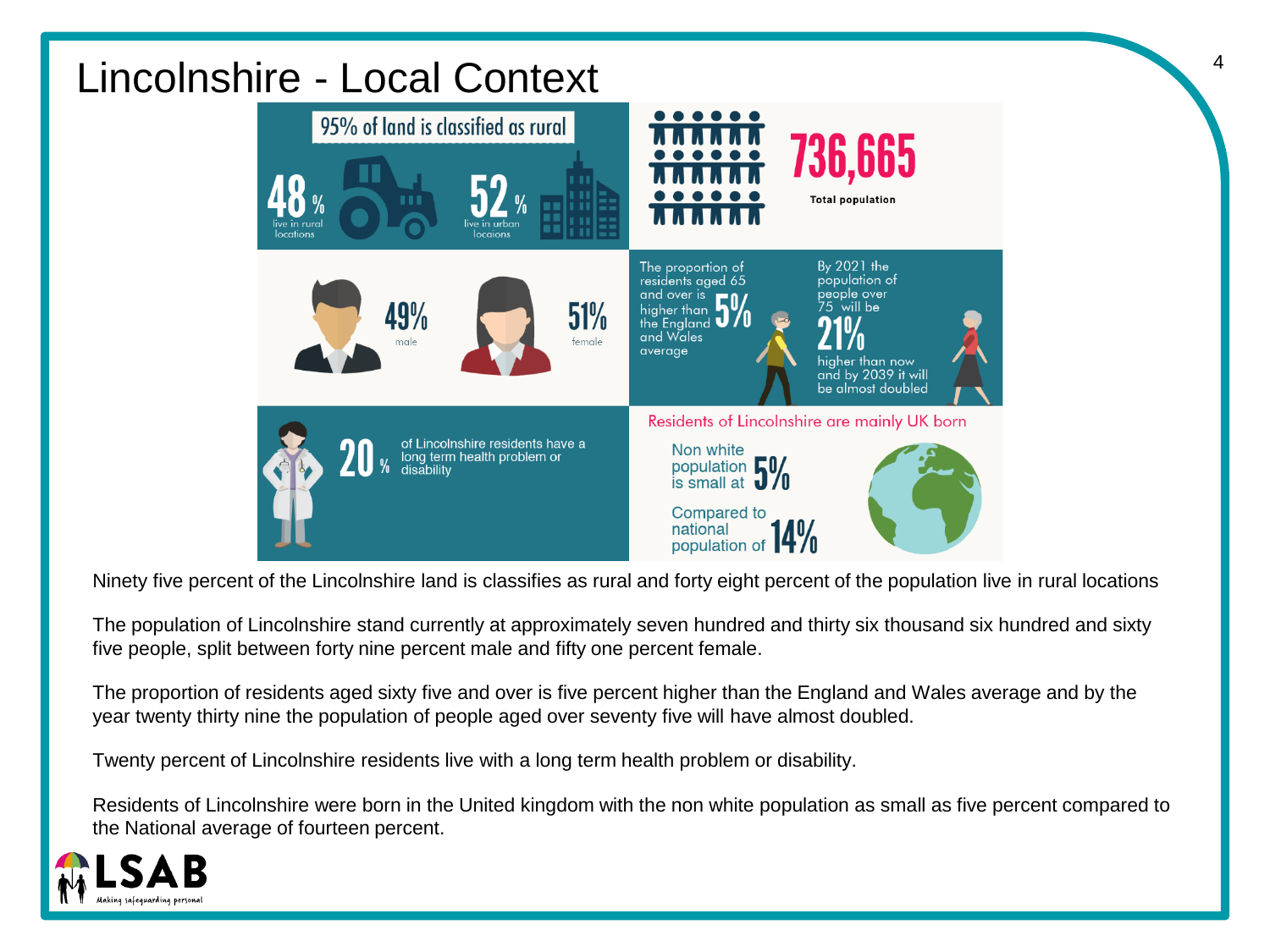### Lincolnshire Safeguarding Adults Board - LSAB

#### **Local Demographics**

Lincolnshire is a largely rural County and this poses challenges for the effective and efficient delivery of services, with poor communication links both East and West and North and South. The population is 736,665, with a rapidly aging population in comparison to the national average. In addition about 20% of Lincolnshire's inhabitants have long-term health problems or disabilities, limiting their day to day activities.

#### **Vulnerable Groups**

It is not possible to present a complete and definitive picture of the number of adults that may be at risk in Lincolnshire because some abuse or neglect may be hidden, despite the best efforts of local services to identify, assess, step-in and support adults who are being harmed or are at risk of being harmed.

Additionally COVID19 has added to the difficulties around identification of abuse due to lockdown, isolation and shielding.

However, the LSAB annually reviews data (both quantitative and qualitative) and other information such as the Joint Strategic Needs Assessments (JSNAs) carried out by the Health and Well-Being Board to gauge those specific groups deemed more vulnerable that need protection, such as:

- Adults with physical and sensory disabilities;
- Adults with Learning Disabilities and or Autism;
- Adults experiencing Mental Ill-health;



• Adults frail due to age.

As in previous years the data has shown that risk settings are in a person's own home or care home and or hospital setting, that the source of risk is mainly from family and care workers and that the majority of adults at risk are female and almost threequarters of people at risk are over 65.

#### **Background to Board Development**

In Lincolnshire the Safeguarding Adults Board was established in 2010 in recognition of the need for all partner agencies to work together effectively to safeguard people that were at risk of harm, abuse and neglect.

The Care Act 2014 put this on a formal footing from the 1<sup>st</sup> of April 2015 and governance structures were put in place together with support arrangements.

The governance structure was reviewed as part of the Peer Review in November 2017 and the support arrangements strengthened with the appointment of a Policy and Audit Officer.

An on-going review of it arrangements by the Board identified keys areas that needed strengthening during the 2019 to 2020 year and subsequently the arrangements for both the Strategic and Partnership Boards were amended giving better clarity to their roles and responsibilities.

The Strategic Board and Partnership Boards meet on a quarterly basis with additional meetings being called if required such as during COVID.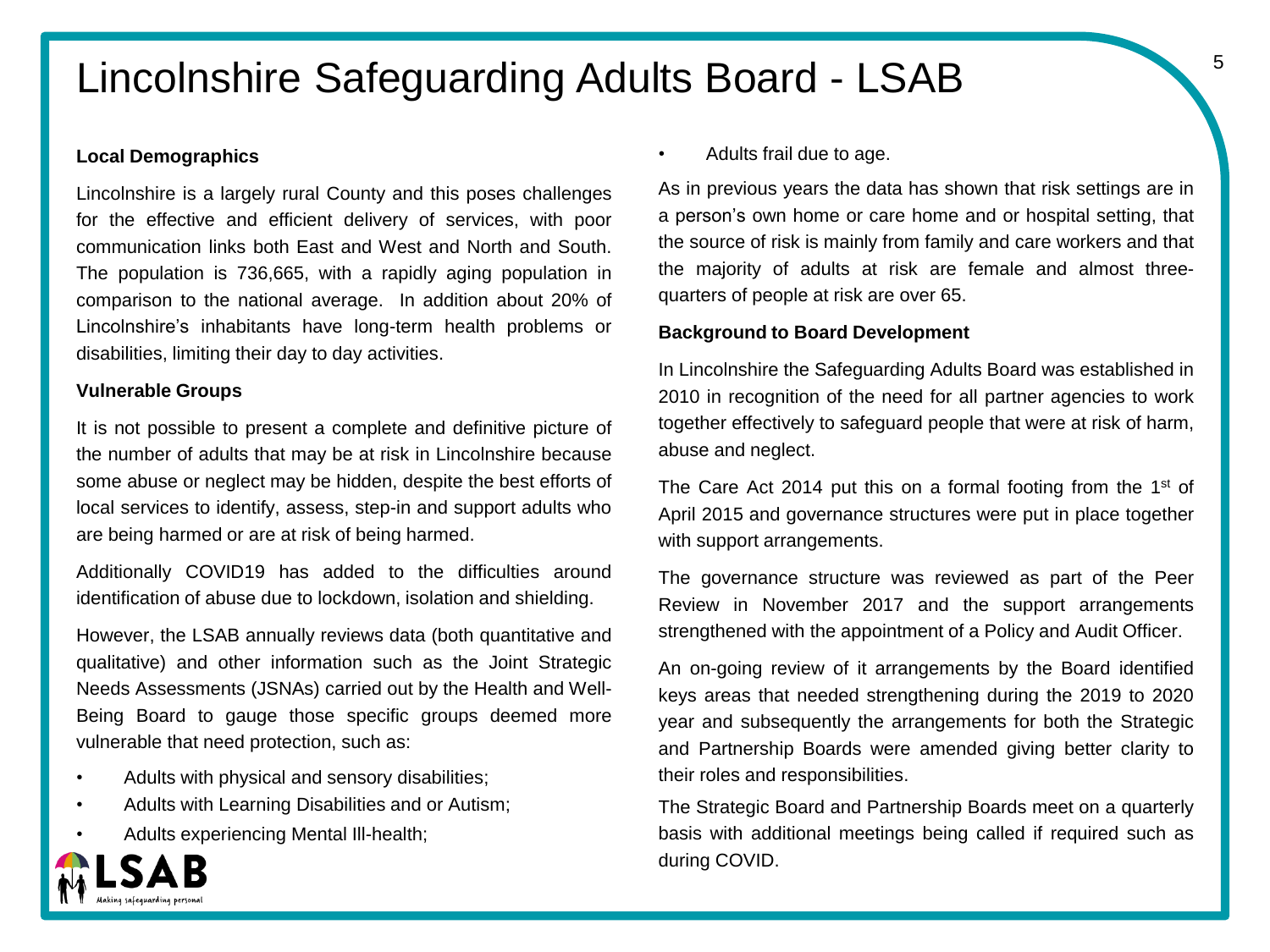### LSAB Priorities 2020 to 21 - Ambitions and Achievements

#### **2018 to 21 Strategic Plan**

The LSAB three year strategy sets out a number of key priorities for the board with the themes of Making Safeguarding Personal and Communication as key strands.

The formation of sub-groups around each priority has been reviewed and for 2020, priorities will be taken forward by specific task and finish groups to ensure effective delivery of a smaller number of key issues.

The three main areas of our strategy are:–

#### **1. Prevention and Early Help**

- $\triangleright$  To develop a Tri-board approach to a prevention strategy. This includes Children's and Adults Safeguarding Boards together with Safer Lincolnshire Partnership.
- $\triangleright$  An Intelligence collection plan to identify the key issues for Lincolnshire.
- ➢ Education, awareness-raising and self-help. The empowerment of professionals and the community.
- $\triangleright$  Early help development through the review of current multi-agency arrangements.

#### **2. Service User and Carer Engagement**

- ➢ Development of a communications strategy to personalise the LSAB, and promote the strategy.
- ➢ Engagement in specific awareness raising campaigns to target areas of concern.
- ➢ Development of feedback mechanisms for service users and carers recognising the diversity of local communities.



#### **3. Quality and Assurance**

- ➢ Development of an assurance framework for the LSAB.
- ➢ Develop an annual audit programme.
- ➢ Improve services through learning from Safeguarding Adult Reviews and Learning Disability Mortality Reviews, and audit the impact of recommendations.
- $\triangleright$  Ensuring that basic practice standards are effective e.g., Section 42 safeguarding meetings.

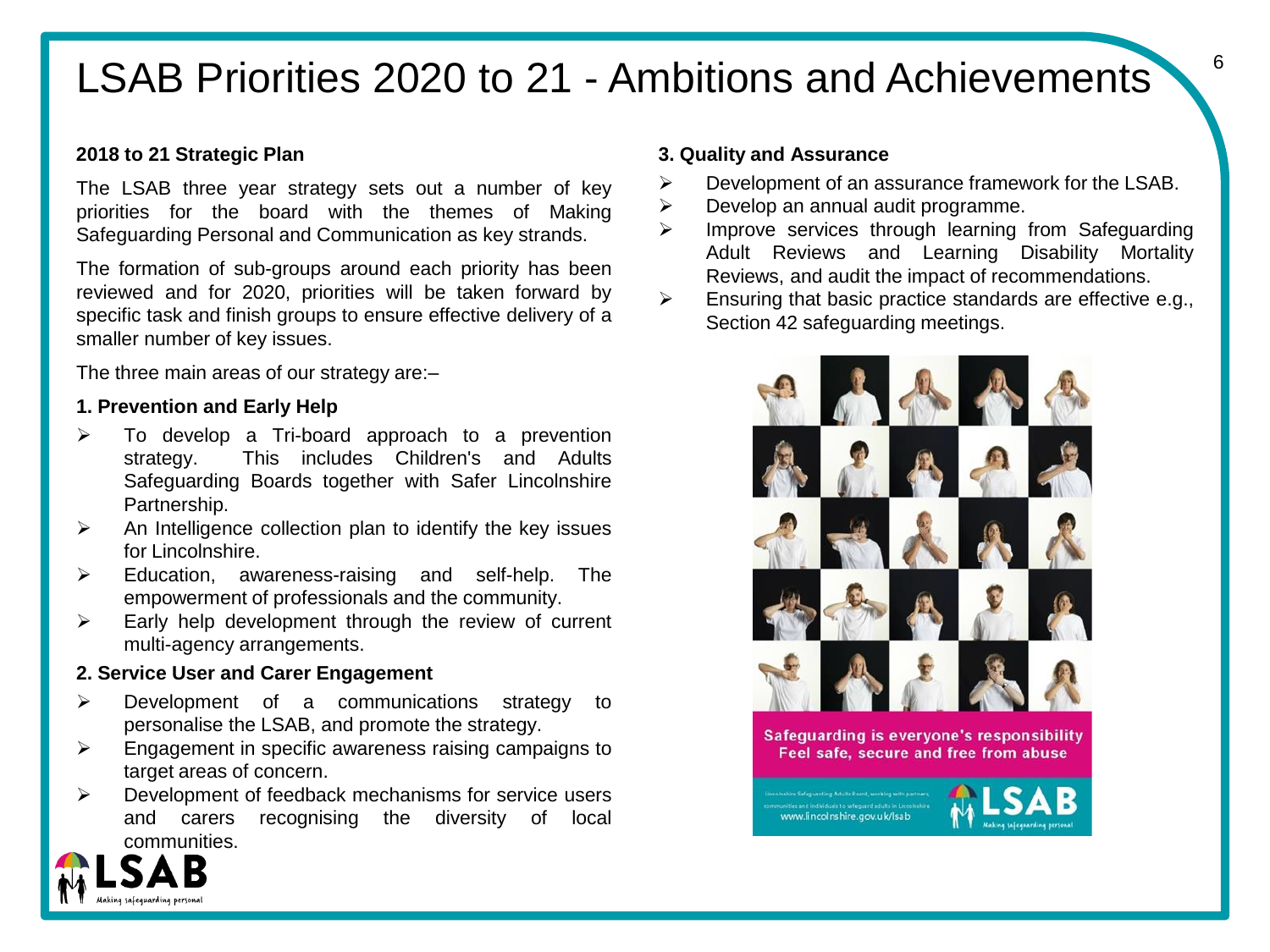### LSAB Priorities 2020 to 21 - Ambitions and Achievements

#### **1. Prevention and early help**

#### **What we said we would do:–**

Develop a safeguarding prevention strategy detailing a range of options designed to keep people safe from abuse and harm.

Collect intelligence data across the Public Protection arena to identify the key issues for adults at risk in Lincolnshire.

Develop and implement a safeguarding early help model of team around the adult, across the county.

#### **What we achieved in our third year:–**

Work around a tri-board co-ordinated approach along with the Safer Lincolnshire Partnership and the Lincolnshire Safeguarding Childrens Partnership continues but has now expended to include the newly formed Domestic Abuse Partnership creating a four-way approach, with the formation of the (Q)uad Collaboration Group. The co-ordinated approach will deliver an assessment in 2021 which will assist in the four boards identifying key strategies and priorities that can be shared. The four boards have already now collaborated around communication and training.

While this work progresses the Board continues to work on its own Prevention and Early Intervention Strategy which will support any future joint work.

The Team Around The Adult goes from strength to strength and further details of this exciting programme can be found here;

#### **2. Service User and Carer Engagement**

#### **What we said we would do:**–

Development of feedback mechanisms for service users and carers recognising the diversity of local communities and making relevant changes to service provision.

Promote safeguarding awareness and helping people to keep themselves and others safe.

#### **What we achieved in our third year :–**

Officers from the LSAB continue to sit on a wide variety of partnerships and Boards across the county which in a number of cases include service users offering the opportunity to engage with those individuals if needed.

The use of social media outlets continues and the LSAB has supported specific local and national safeguarding campaigns including National Safeguarding Adults week in November 2020.

The board also collaborated with the Safeguarding Children's Partnership to deliver four virtual conferences to raise awareness of safeguarding across the voluntary and third sector charity organisations which was well supported.

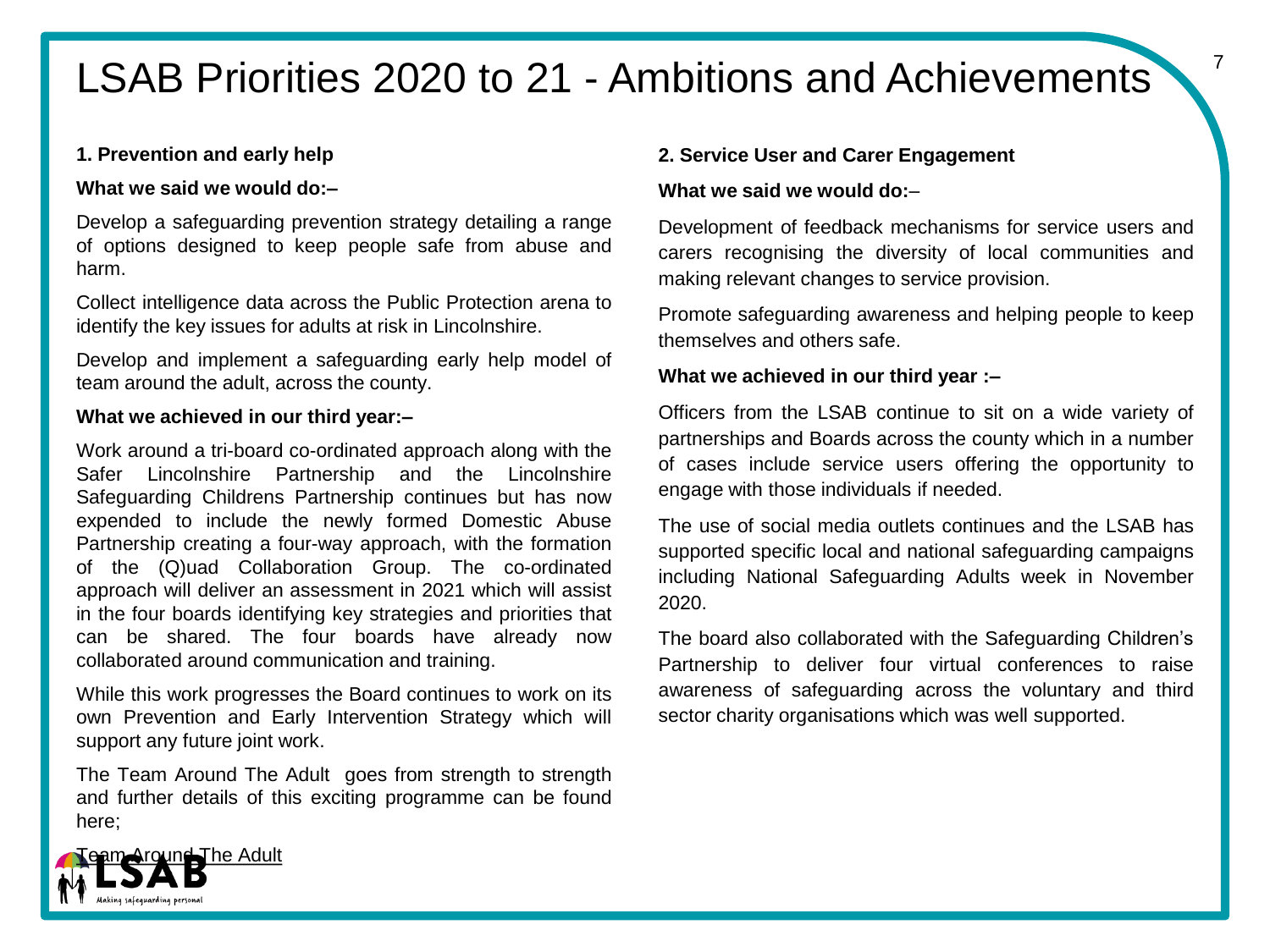### LSAB Priorities 2020 to 21 - Ambitions and Achievements

#### **3. Quality and Assurance**

#### **What we said we would do:-**

Improve services to users and carers through learning from Safeguarding Adult Reviews and Learning Disability Mortality Reviews, and ensuring we audit the impact of recommendations upon service delivery.

#### **What we achieved in our third year:-**

The Board has a Significant Incident Review Group (SIRG) whose work includes the monitoring of the recommendations that come out of all Safeguarding Adult Reviews, the Board published 3 SAR's during the period covered by this report which is covered later in this report.

Along with ensuring the recommendations are fulfilled, the SIRG requested that a programme of audit work is undertaken approximately one year after the recommendations are completed to ensure change and learning is embedded within safeguarding across agencies. The LSAB audit and policy officer has included this work in the LSAB Quality Assurance Framework.

Over previous years, including the period covered by this annual report, the LSAB has undertaken a number of audits supported by its partners including the use of Making Safeguarding Personal (MSP) within the safeguarding process and the quality of safeguarding concerns submitted to the Local Authority.

Results from all audits are shared with partners and as part of the LSAB Quality Assurance Framework, future audits are



planned including repeating the MSP audit to ascertain if improvements.

#### **LSAB Training**

LSAB training has met the challenge of the pandemic by developing and adapting courses to eLearning and virtual workshops to enable easy access to training for all multi agency partners.

In March 2020 LSAB, LCC and the Lincolnshire Care Association worked together to introduced two Coronavirus specific course to support all partner multi agency practitioners. The number of practitioners that were able to access the training quickly and complete, demonstrates the success of the training.

The LSAB has also worked in partnership with the LSCP and Domestic Abuse team to develop a number of courses supporting the safeguarding everyone approach.

| eLearning course<br>April 2020-August 2021                                                                 | <b>Attendees</b> |
|------------------------------------------------------------------------------------------------------------|------------------|
| Introduction to Safeguarding Everyone in<br>Lincolnshire                                                   | 1953             |
| Introduction to Safeguarding Adults                                                                        | 480              |
| Coronavirus COVID-19 managing the signs<br>and symptoms for Health and Social Care<br><b>Workers</b>       | 952              |
| Coronavirus Awareness and Infection<br>Prevention and Control for Health and Social<br><b>Care Workers</b> | 1052             |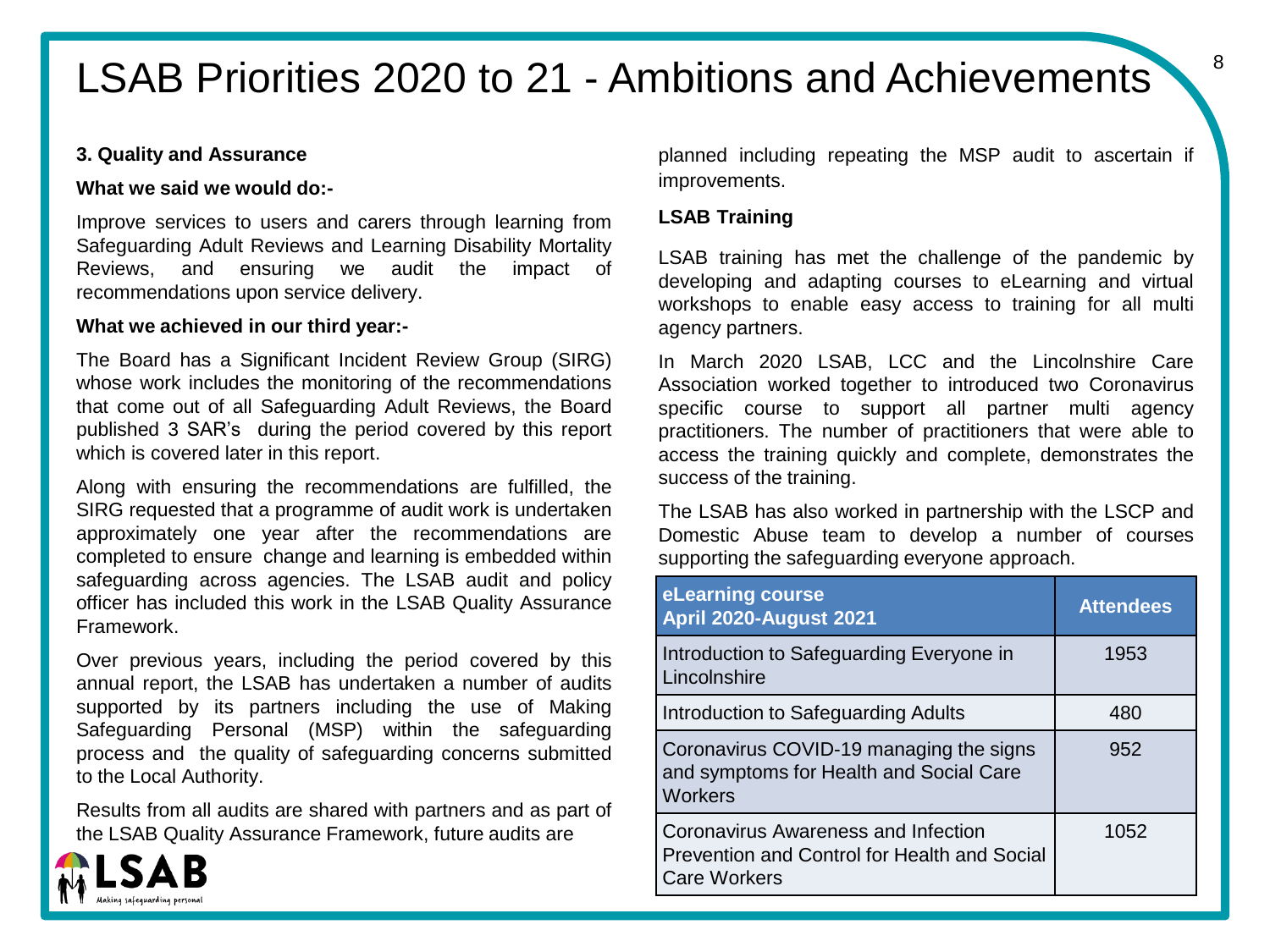### Facts and Figures – 2020 to 21

In 2020 to 21, there were **4272** safeguarding concerns raised. On average, where gender is known, the larger majority of adults at risk are female **(55%)** and nearly **64%** of adults at risk are over the age of 65.

> **Types of Abuse 2020 to 21 when a section 42 enquiry is undertaken**



Circa **39%** of cases of concern were progressed to Section 42 enquiry stage. Approximately **61%** were closed at triage stage, with NFA or alternative community support services provided.

MSP – when asked **99.2%** were asked about their desired outcomes. **98%** expressed them; **55%** wholly achieved and **45%** partially achieved.





The age of adults at risk split down into eighteen to sixty four years old accounting for a little over 36 percent with the remaining being aged over sixty five.

The split of adults at risk by gender was fifty five percent female and forty five percent male.



**Adults at risk by gender**

#### **Age of Adult at risk**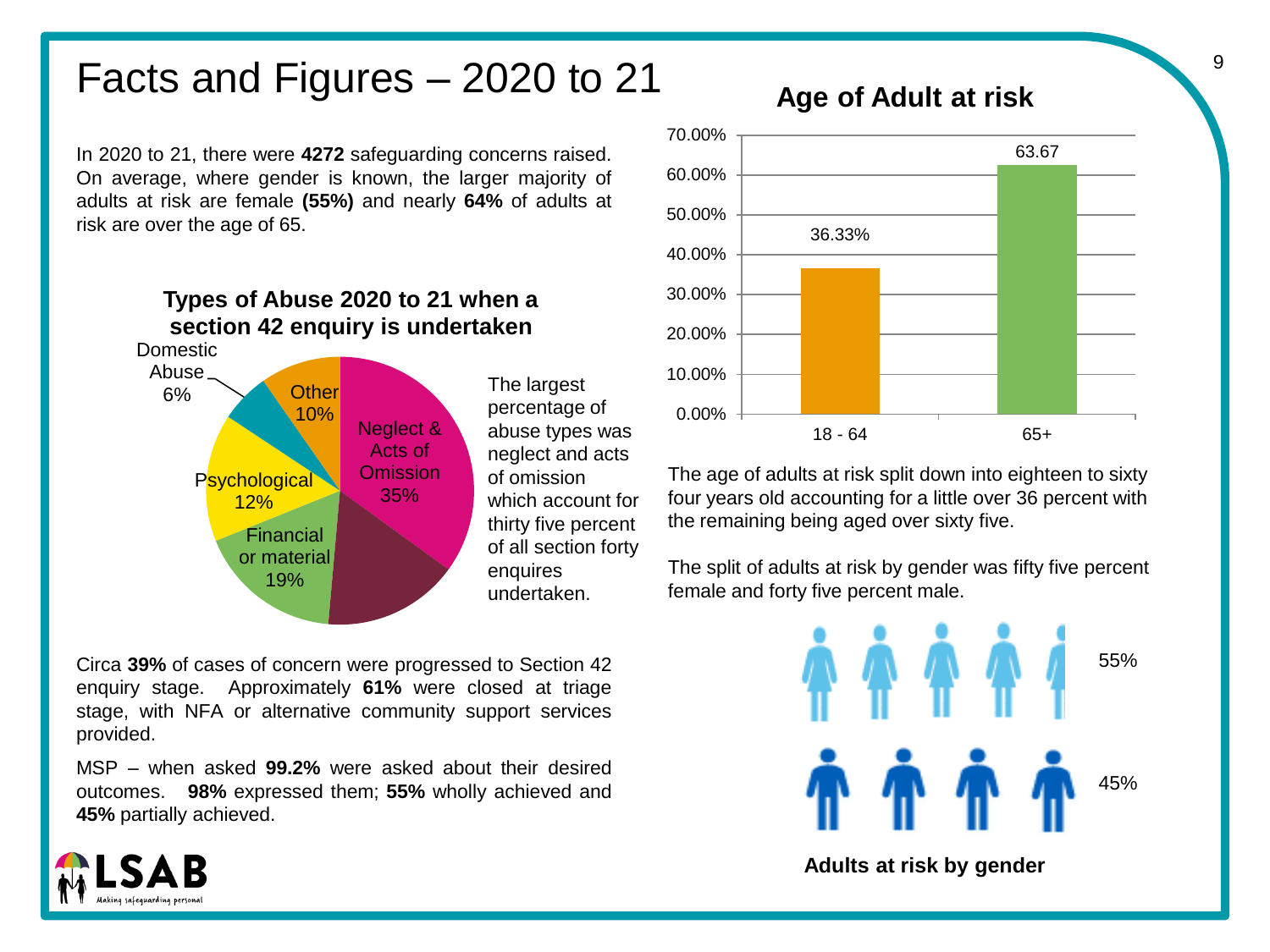### Reviews and Learning – 2020 to 21

The Safeguarding Adults Board, under the Care Act 2014, is required to commission a Serious Adult Review (SAR) when a person with needs for care and support (regardless whether the Local Authority has been meeting any of those needs or not) has died, and it is suspected that the death is a result of abuse or neglect, and there are concerns around how partner agencies worked together to safeguard that person.

It may also commission a review under other certain circumstances:-

- The focus of a SAR is upon learning, highlighting both where changes need to be made but also demonstrating areas of good practice in multi-agency working.
- Disseminating the learning to all professionals is key to making a difference to service users.

Throughout 2020 to 21 work continued on the joint SAR and Domestic Homicide Review which was re-submitted to the Home Office in early 2021 and no new SARs were commissioned by the Board.

During this report review period the board published three SARs in June, July and September under the titles SAR RJ, SAR Helen and SAR Long Leys Court.

All reports, executive summaries and learning bulletins can be found on the board website by following the link below.

#### LSAB Website [Published](https://www.lincolnshire.gov.uk/safeguarding/lsab/2) Reviews

Examples of key learning from our published SARs include;-

#### ❖ **SAR RJ**

Fire and safety checks are a vital aspect of care and treatment for individuals such as RJ who have high vulnerability to fire and need to be at the forefront of practitioners' minds and integrated into care planning.

#### [SHERMAN](https://www.lincolnshire.gov.uk/home-fire-safety/request-safe-well-check/3) Campaign

#### ❖ **SAR Helen**

Accessing multiple services for support is not an unusual presentation for someone who has experienced trauma and abuse and who therefore struggles to regulate their emotions and self-harming behaviours. Best Practice Guidance reinforces the need for a coordinated response with oversight to ensure a consistent and therapeutic response is adhered to by all supporting agencies involved.

Work continues across the County around a coordinated approach with a focus on GP practices and the mental health trust.

#### ❖ **SAR Long Leys Court**

Any inpatient setting should be safe and free from abuse with patients receiving good care and treatment, this SAR examined what barriers prevented the multi-agency system from keeping adults with learning disabilities and complex health needs in a supposedly safe inpatient setting, free from abuse and ensuring they received good care and treatment.

The board and its partners continues to work to ensure roles, responsibilities and information sharing are understood by all involved in the care and support of the type of individual highlighted in this review.



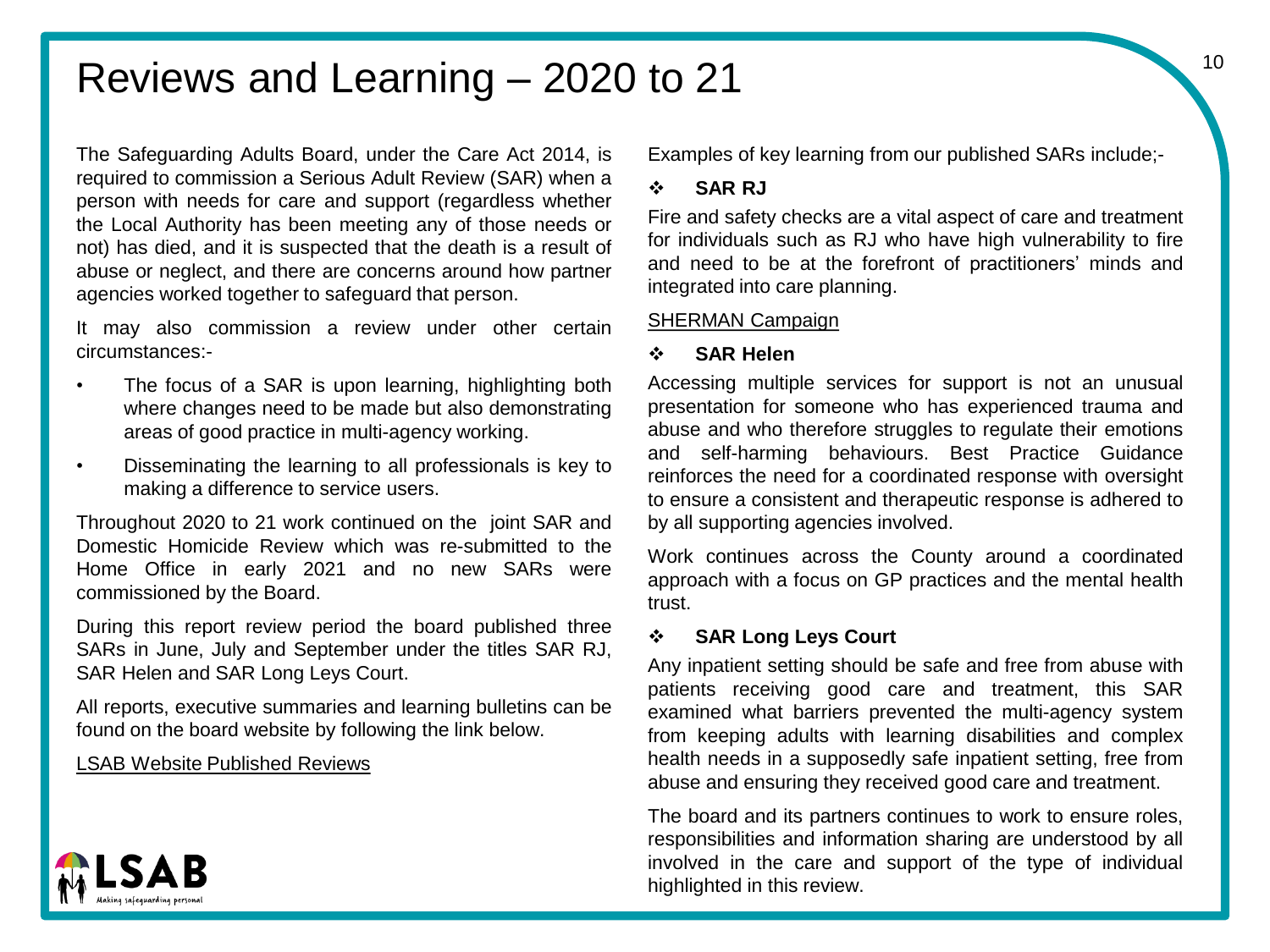### Resources  $-2020$  to 21 11



The Board is funded by three core partners all contributing forty thousand pounds each, these are Lincolnshire Police, Lincolnshire County Council, Adult care and Community Wellbeing Services and the Lincolnshire Clinical Commissioning Group.

These funds are mainly used on staffing costs comprising of two independent chair, a business manager, an audit and policy officer and an administrator.

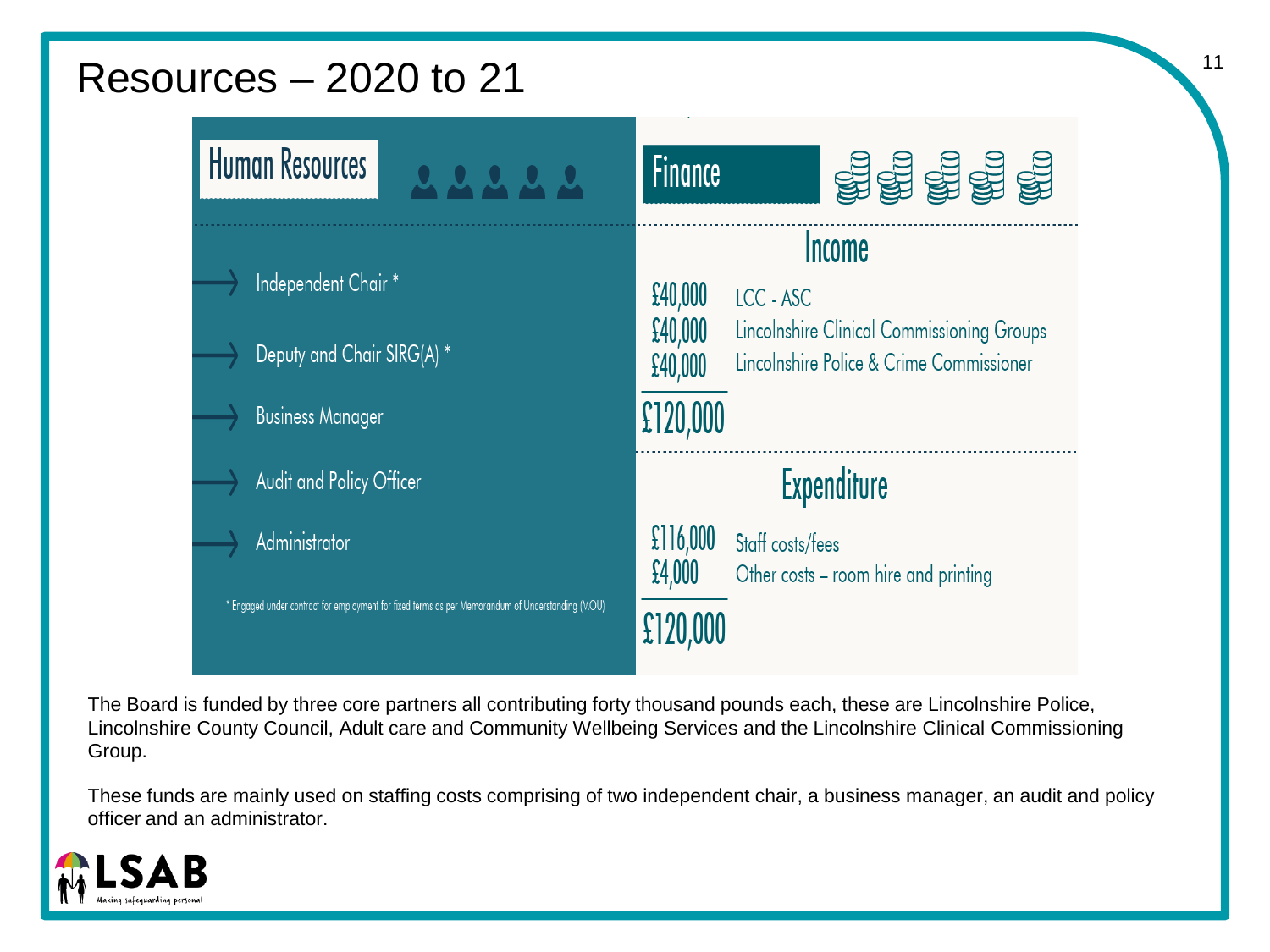### Moving Forward – 2020 to 21

#### **2018 to 21 Strategic Plan**

The Care Act 2014 has reinforced the importance of adult safeguarding as a crucially important area of public policy, and has introduced statutory responsibilities for adult safeguarding boards. It requires us to work together to help make sure that some of the most vulnerable in our communities are protected from abuse and neglect. Equally importantly, it requires us to give people choice and control when agencies with safeguarding responsibility intervene in their lives.

The development of this strategy has been informed by the requirements of legislation, consultation with stakeholders and the outcome of a Peer Review. The strategic objectives are:

- To continue the development and improvement of our early help and preventive practice;
- To develop effective service user and carer engagement;
- To continue to work within the guide of the Boards quality and assurance framework;
- To continue to develop the ethos and practice of 'Making Safeguarding Personal (MSP)';
- To measure and demonstrate the success of our policies and practice.

This strategy will be supported by SMART (Specific, Measurable, Achievable, Relevant, Time-Limited) delivery plans and an annual Business Planning process, to ensure the effective delivery of priorities. The delivery plans and annual Business Plan will be drawn up by the LSAB Partnership Delivery Board with oversight exercised by the LSAB Executive.

There will be a regular monitoring and review process to ensure the delivery of priorities is timely and outcome focused.

Throughout this year and beyond LSAB will seek assurance that safeguarding arrangements in Lincolnshire are effective in protecting adults who, as a result of their care and support needs, experience, or are at risk of, abuse or neglect. LSAB has a responsibility for holding partner agencies to account, and for creating an environment where joint working and supportive challenge thrive. Together, LSAB must ensure that the Board adds value, is outcome and delivery focused, and adopts best practice informed by learning and service improvements from reviews.

These are significant responsibilities, particularly bearing in mind the contemporary challenges faced by Safeguarding, including but not exclusively, modern day slavery and human trafficking, internet crime, domestic abuse and the impact of loneliness and social isolation.

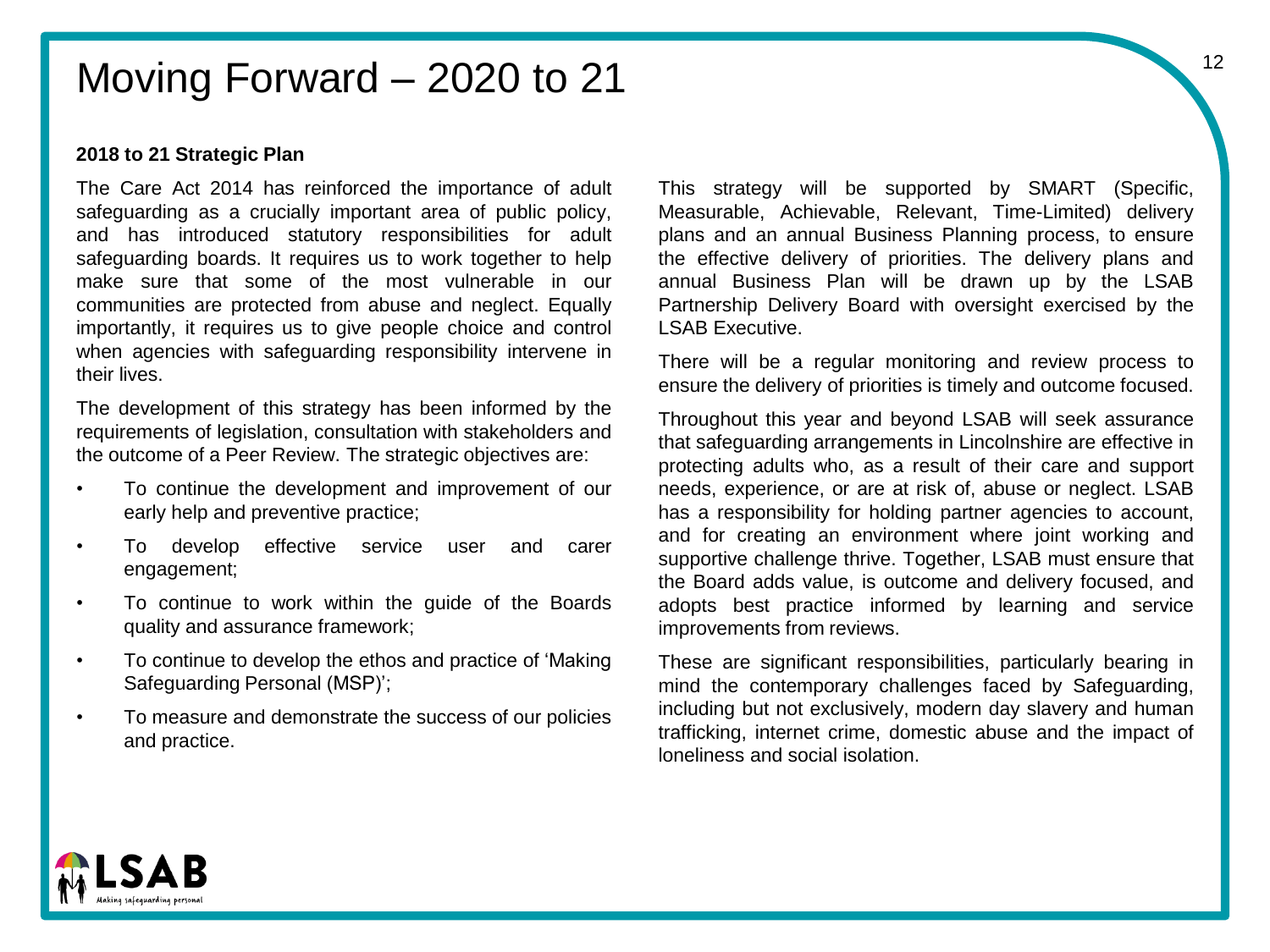### Moving Forward  $-2020$  to 21 13

The new LSAB Governance arrangements includes an Executive Board, comprising core partners, focusing on strategic direction, partnership development, resource allocation and performance monitoring and a Partnership Board, comprising partner agencies, focusing on delivering outcomes, are considered to be more relevant to meeting contemporary challenges as well as focusing on the Board's key objectives and priorities. These are set out in more detail below:



Sitting below the Partnership Board are the Serious Incident Review Group who monitor learning review and any significant incident that occur and alongside that are any task and finish groups as agreed within the Partnership Board to undertake specific pieces of work.